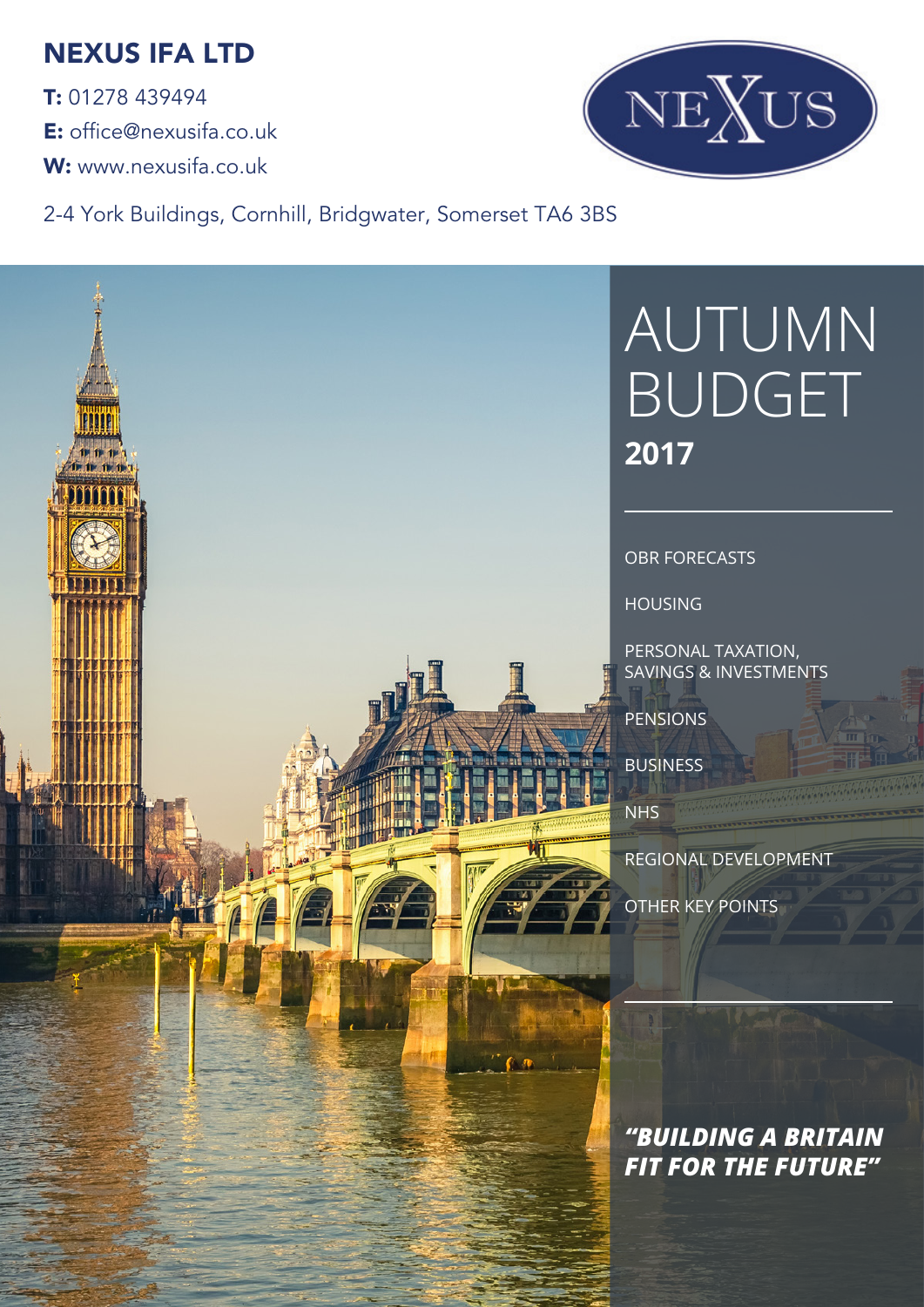# **Autumn Budget** November 2017

In Philip Hammond's first Autumn Budget, the second Budget of 2017, the Chancellor of the Exchequer promised that his Government would, *"invest to secure a bright future for Britain".*

Set amid a backdrop of political and economic constraints, and with Brexit negotiations at a critical phase, the Conservatives are under intense pressure. The abolition of stamp duty for most first-time buyers and an array of other housing measures were prominent announcements.

#### **OBR Forecasts**

The Chancellor began by confirming that government borrowing is forecast to be £49.9bn this year, £8.4bn lower than forecast at the Spring Budget. He went on to add that the Office for Budget Responsibility (OBR) had downgraded its forecast of economic growth from 2% to 1.5% in 2017, 1.4% in 2018, 1.3% in 2019/20, up to 1.5% in 2021, and then 1.6% in 2022. At the same time, they predicted CPI inflation would peak at 3% in Q4 2017 and then begin to fall back towards the target of 2%. The percentage of public sector net borrowing to Gross Domestic Product (GDP) would equate to 2.4% in 2017, 1.9% in 2018, 1.6% in 2019, 1.5% in 2020, 1.3% in 2021 and1.1% in 2022/23.

#### **Housing**

The Chancellor kept a key announcement until the end of his speech when he unveiled an ambitious house building initiative, promising to facilitate construction of 300,000 new homes each year by the mid-2020s. He will achieve this through a number of initiatives, including: pressurising developers sitting on unused planning permissions to either develop those sites or face compulsory purchase; developing five new 'Garden Towns' across the UK and ensuring that local authorities permit more homes for first-time buyers and 'affordable renters'.

Financially, within housing market support worth £44 billion over five years, he will commit £2.7bn to the Housing Infrastructure Fund, £630 million for 'small-site' allowances and £34 million to develop construction skills across the country. His ambition is to concentrate developments within existing urban areas, including city centres and around transport hubs, thus protecting the green belt.

*For the first time in seven years, April 2018 will see the pension lifetime allowance increase, by £30,000 to £1,030,000.*



On the demand-side, he surprised the House by announcing the abolition of stamp duty for first-time buyers purchasing properties worth up to £300,000. To help those in very highpriced areas, such as London, the first £300,000 of the cost of a £500,000 purchase by all first-time buyers will be exempt from stamp duty, with the remaining £200,000 incurring 5% duty. This to take effect immediately in England, Wales and Northern Ireland. It will not apply to Scotland, unless they decide to adopt the measure.

Properties left empty by owners will face sanctions as he will give the relevant local authorities the right to increase the Council Tax premium from 50% to 100%.

#### **Personal Taxation, Savings & Investments**

On the tax front, the income tax personal allowance will be increased to £11,850 with effect from April 2018, with the higher rate tax band threshold increasing to £46,350. (Rates and bands may differ in Scotland, where a Draft Budget is due on 14 December.)

The ISA savings allowance for 2018/19 will remain at £20,000. The allowance for JISAs and Child Trust Funds will be uprated in line with CPI to £4,260.

The taxation of Trusts will be subject to a consultation in 2018 to make it simpler, fairer and more transparent.

From April 2018, investors will be able to double their investment in Enterprise Investment Schemes (EIS) to £2 million, provided these are 'knowledge intensive' businesses. These firms may now receive £10 million – up from £5 million – of investment through either an EIS or Venture Capital Trust.

Employees on maternity and parental leave can pause their contributions to Save As You Earn share schemes for 12 months, rather than the current six months allowed from April 2018.

Tobacco tax will be increased by RPI inflation plus 2%, with handrolled tobacco attracting an additional 1% surcharge over this. Tax will increase on low-cost, high-alcohol drinks, including some ciders, but the tax on most ciders, wine and beer will remain frozen at current levels. Fuel tax will remain frozen as well.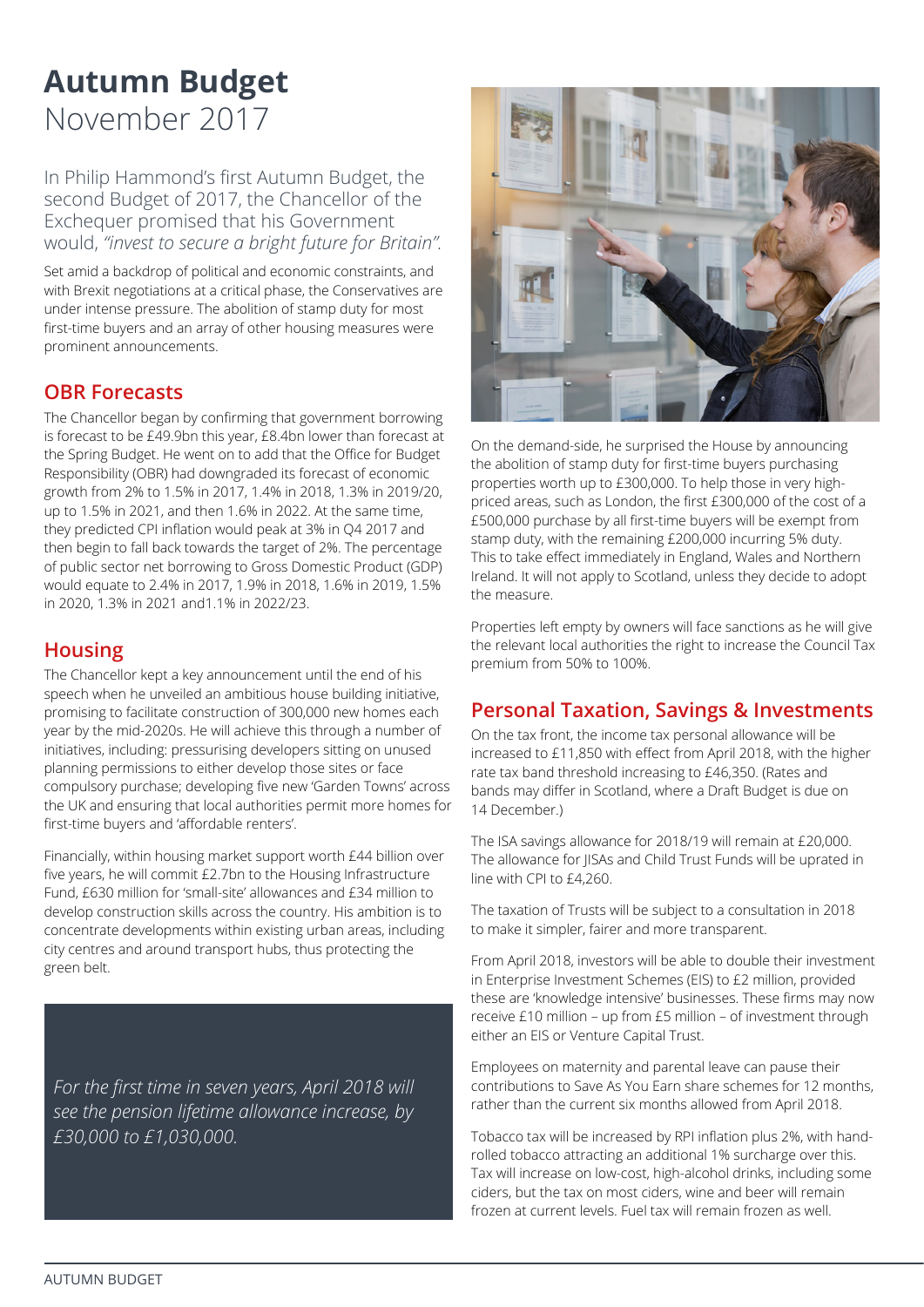## **Pensions**

For the first time in seven years, April 2018 will see the pension lifetime allowance increase, by £30,000 to £1,030,000. The basic State Pension will increase by the triple-lock formula. Therefore, April 2018 will see it rising by 3% (£3.65 per week) – for the full basic pension. The full new State Pension will, likewise increase via the triple lock by £4.80 a week.

#### **Business**

Corporation Tax will follow the currently proposed levels. However, help was offered to small businesses, as after consultation with the British Chambers of Commerce, the Confederation of British Industry, and the Trades Union Congress, the Chancellor agreed to a range of business reliefs. The threshold for VAT registration will also remain at £85,000 for the next two years.

Given the 'Digital Consumer Age', Mr Hammond concentrated on the large consumer internet sites that have been seen to pay royalties to subsidiary companies domiciled in low-tax jurisdictions. In future, such payments will attract income tax payable by the UK domiciled company.

Addressing what he believed was existing VAT fraud, amounting to non-payment of up to £1.2bn on online sales, internet site owners facilitating such sales will also be held responsible for any outstanding VAT payments as well as the original vendor. He said that because of these moves, the "*UK now leads change to find solutions"* here and dubbed it a *"Tax for the digital economy."*

### **NHS**

Close to everyone's heart is the NHS, which he confirmed this year had seen the highest number of patients treated ever

recorded. He has committed an additional £10bn of capital investment this parliament for the NHS in England, with an additional £2.8bn of Resource Funding, £350 million of which will be made immediately available, with £1.6bn in 2018 and the balance by 2020. He further promised to listen to his Health Secretary 'favourably' after his future staff pay agreements have been concluded.

## **Regional Development**

As Mr Hammond strived to *"build an economy fit for the future"*  the English regions and devolved parliaments of Wales, Scotland and Northern Ireland also benefited. Scotland will see the most benefit of his largesse to the tune of £2bn, Wales £1.2bn, and Northern Ireland benefiting by £650 million of investment.

Philip Hammond closed his Budget Speech with these words:

*"In this Budget I have set out a vision for Britain's future, and our plans for delivering it. By getting our debt down, by supporting British families and businesses, by investing in the technologies and the skills of the future, by creating the homes and the infrastructure our country needs."*

## **Other key points**

- Further £10bn to support 'Help to Buy' Equity Loan scheme
- National Living Wage rises in April to £7.83 per hour
- £406 million investment in Maths and Technical education
- Railcard availability extended to 26-30 year olds
- Plastic waste reduction to be reviewed
- Company car/van benefit charges increase by RPI in April